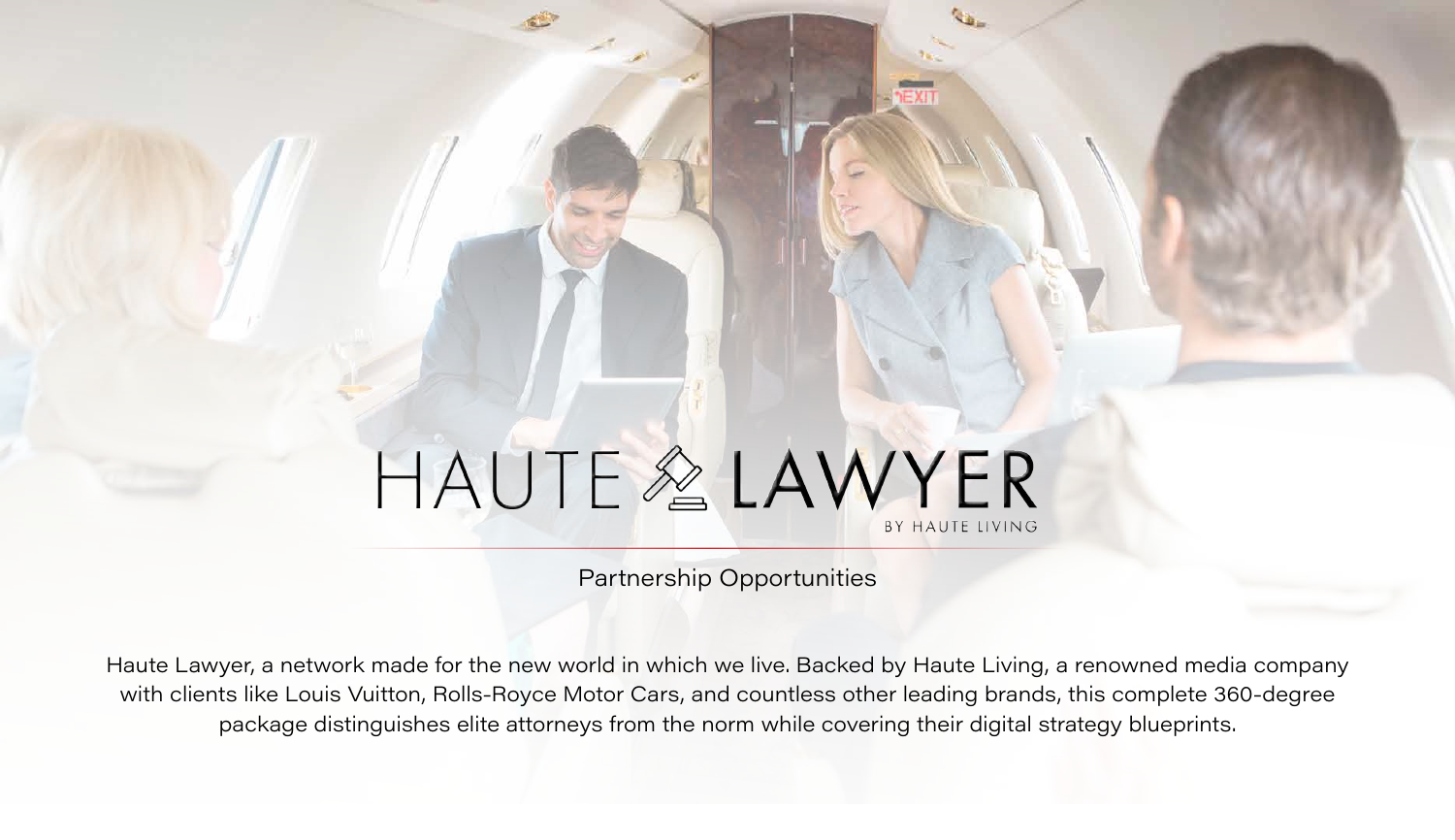# **A BRIEFING & HOW IT WORKS**

- 
- 
- 



• Exclusive invitation-only network featuring the industry's leading attorneys that use their voices to distinguish themselves from their competitors

• Membership starting at \$625/month that grants you access to an all-inclusive media package

• Only two legal professionals from each category of law per area are featured in the network

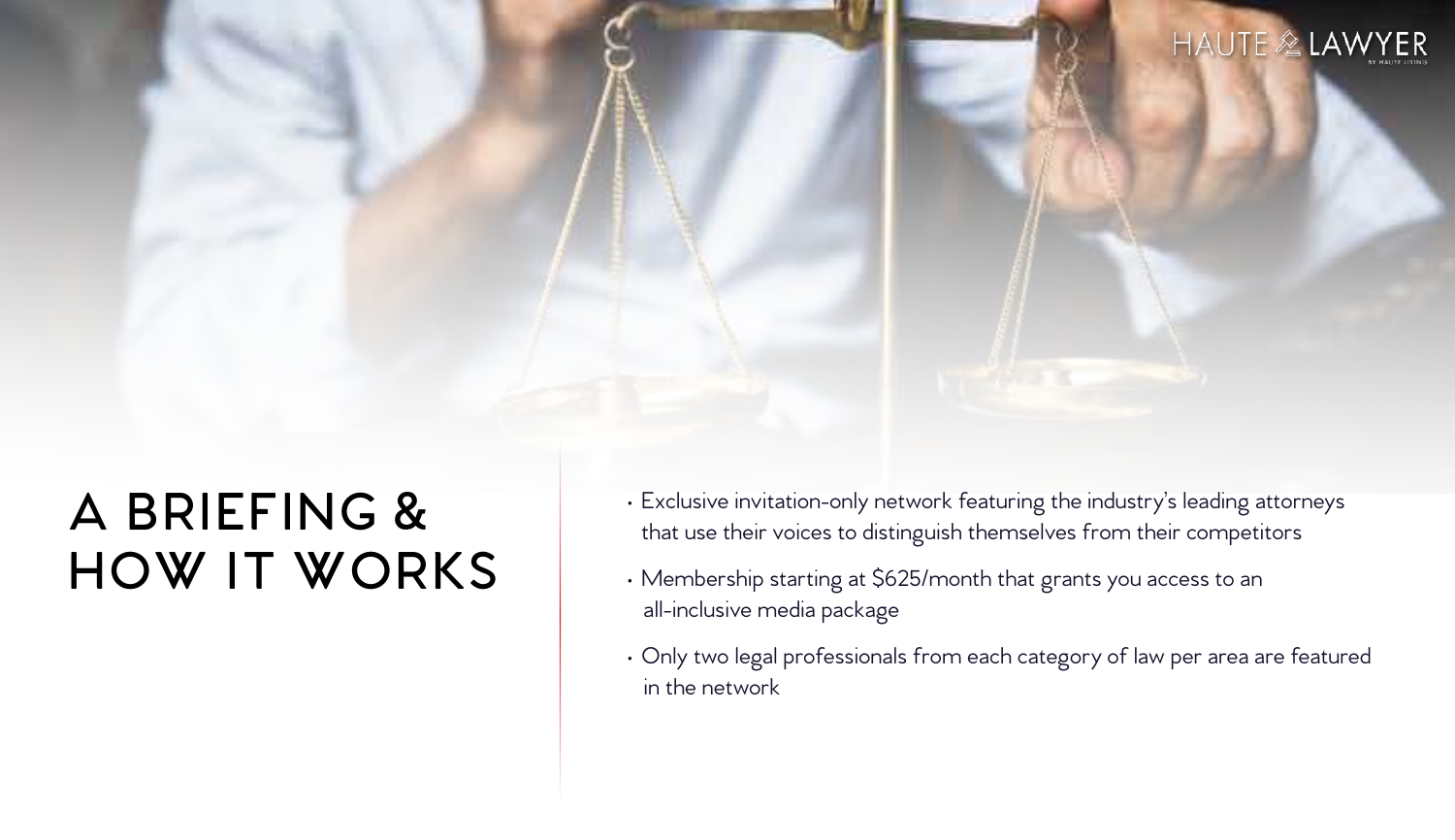

At the beginning of the pandemic, Haute Lawyer published an [editorial](https://hauteliving.com/hautelawyer/635266/challenging-insurers-denials-business-interruption-insurance-claims-covid-19/) by Commercial/Franchise expert attorney, Robert Zarco. He acquired 15 new clients from this alone.

Haute Lawyer then featured Zarco in a webinar via Zoom: [View](https://hauteliving.com/hautelawyer/635384/law-webinar-robert-zarco/)

"Thank you for the privilege of being part of Haute Living Partners. You provide a wonderful service to all of your membership and readers, providing information that would not necessarily be available to others through the network of people that you have as significant contributors to our business and social economy, and our South Florida living overall."

### $HAUTE \& LAWYER$

Robert Zarco,

Haute Lawyer Network Member, Founder of Zarco, Einhorn, Salkowski, & Brito, P.A.

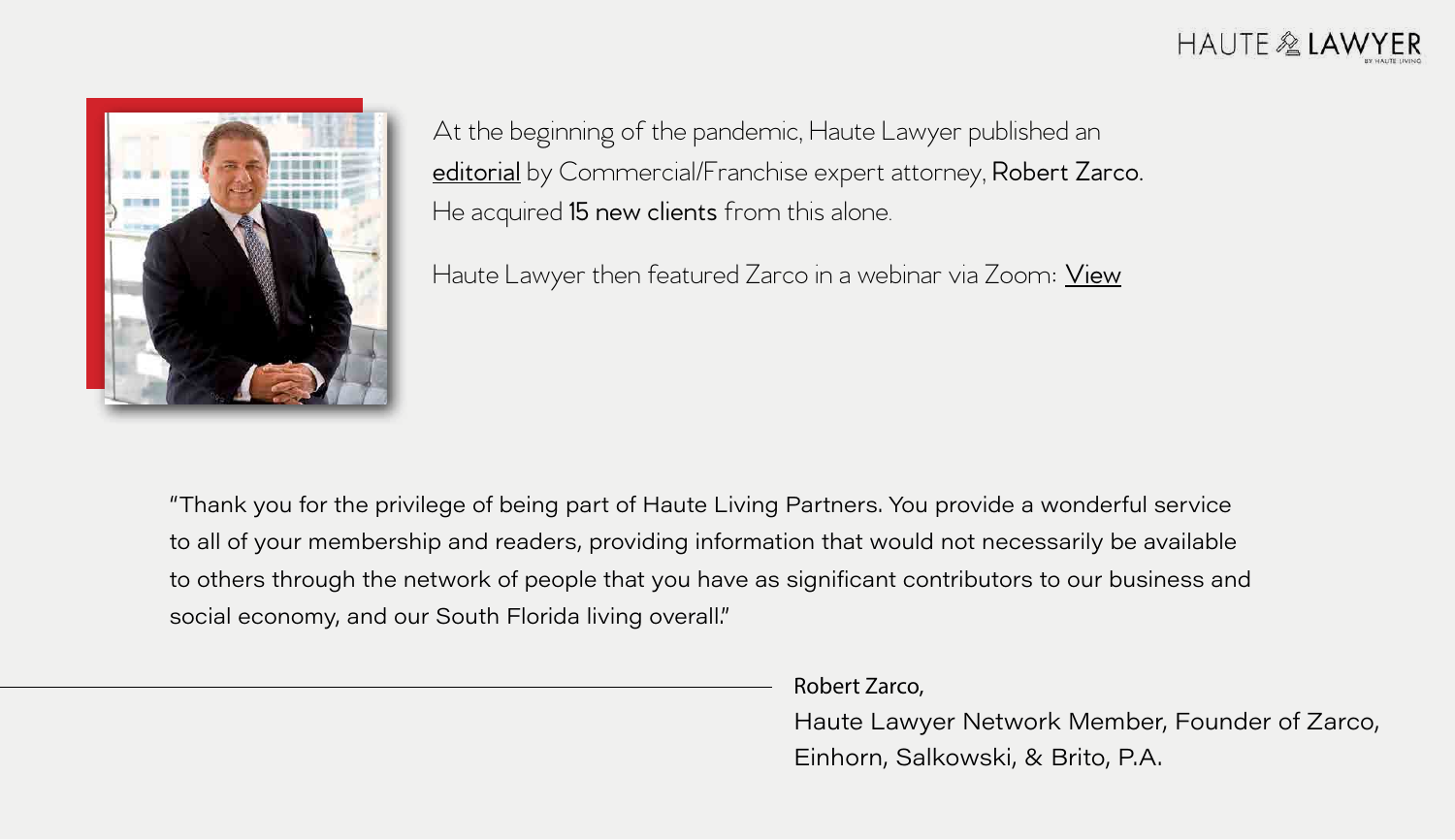### **WHY HAUTE LAWYER?**

- We take care of the principles that you must have to build your brand so you don't have to. You'll gain access to other industry leaders and have all of your digital strategy basics covered from start to finish.
- How do we drive traffic? We use our certified Google News verification and publish editorials and the latest in legal news, using SEO expertise to reach potential clients and a wide audience.

### HAUTE & LAWYER

- Members are featured on verified social media accounts with a high following and published in all of our national publications. These include Haute Living Miami, Haute Living New York, and Haute Living Los Angeles.
- Members received their own custom profile. In addition, they are featured in a press release to 45,000+ news sources announcing their exclusive partnership.

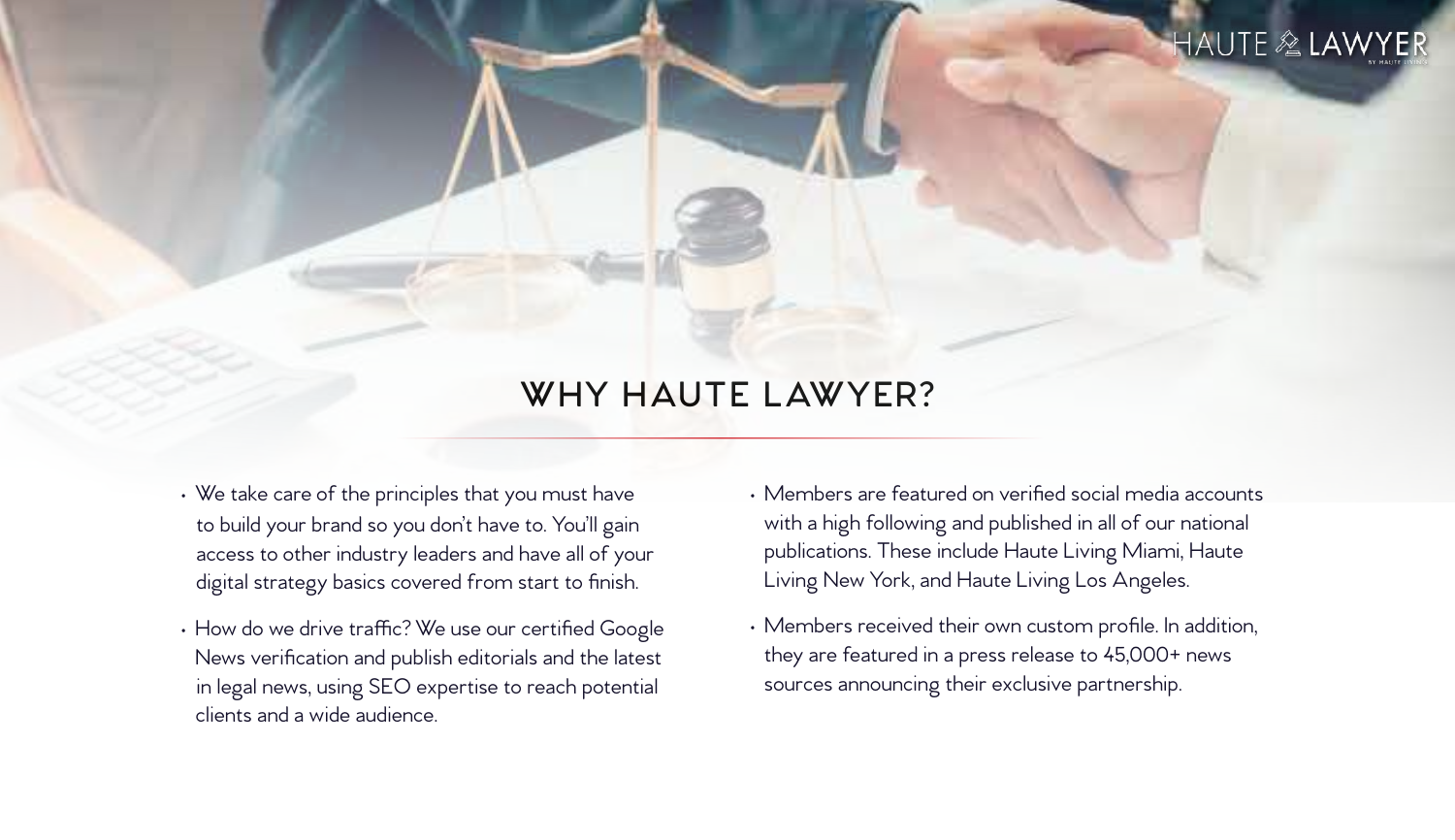" "Thank you so much for being a loyal partner and true advocate of Rolls-Royce Motor Cars! The way you are integrating us as a sponsor is not only proactive but also very authentic, which is not common in a typical sponsorship setting.

We are the beneficiary of your deep and long-standing relationships with interesting and accomplished individuals, many of which we can now proudly call our clients. Big thanks to you and your extremely dedicated team for a decade-long partnership!"

### HAUTE & LAWYER

Sabine Brown, Rolls-Royce Motor Cars

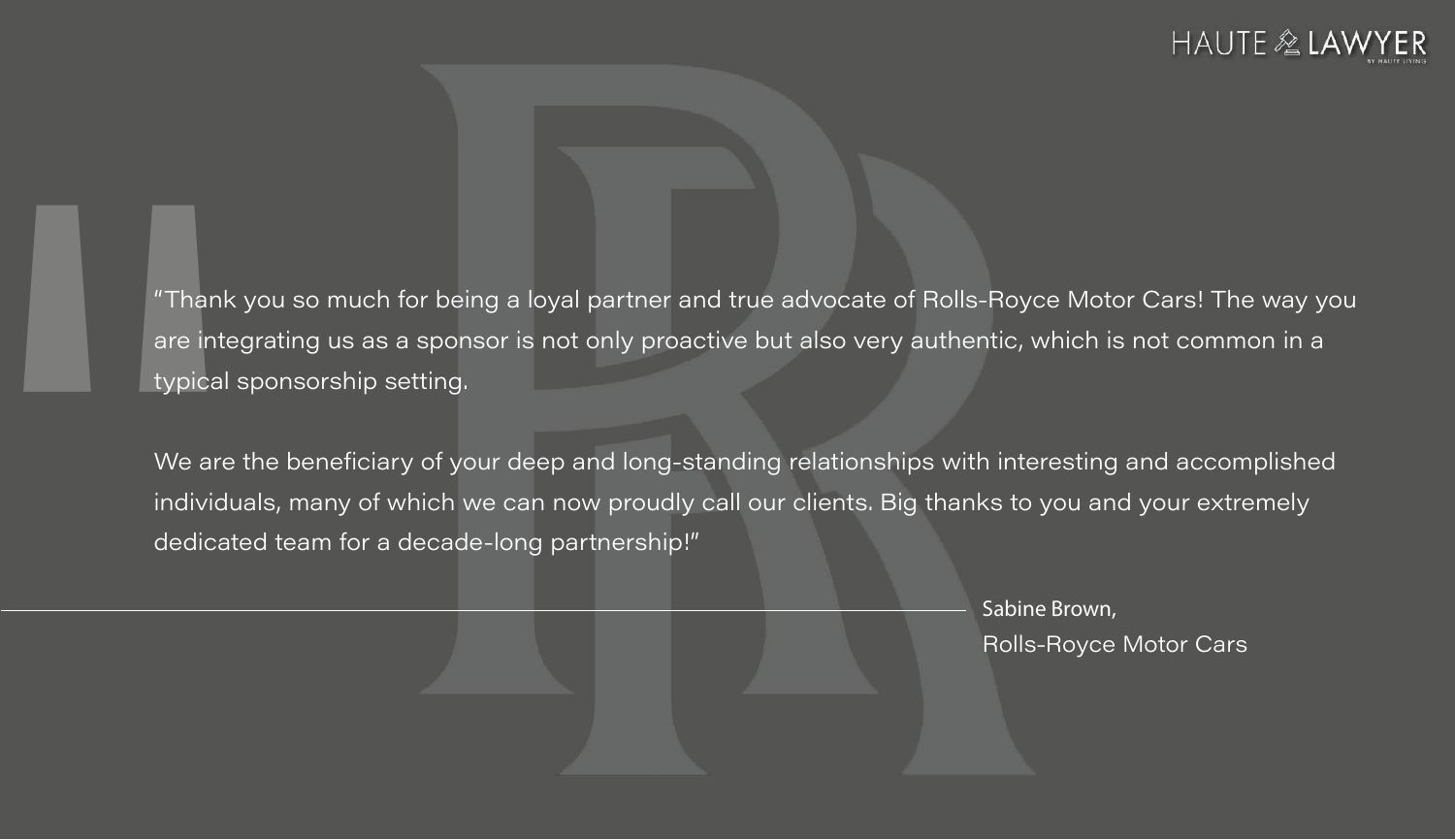

### HAUTE & LAWYER

# **MEMBERSHIP INCLUDES**

- **√** Personalized profile on hauteliving.com/hautelawyer
- **√** Editorial content about your practice and success
- **√** Press release on PRWeb distributed to over 45,000 online sources with a potential to reach millions of readers
- **√** Your editorials featured in the Haute Lawyer newsletter
- **√** A personal Zoom webinar with Haute Lawyer + an automatic YouTube upload

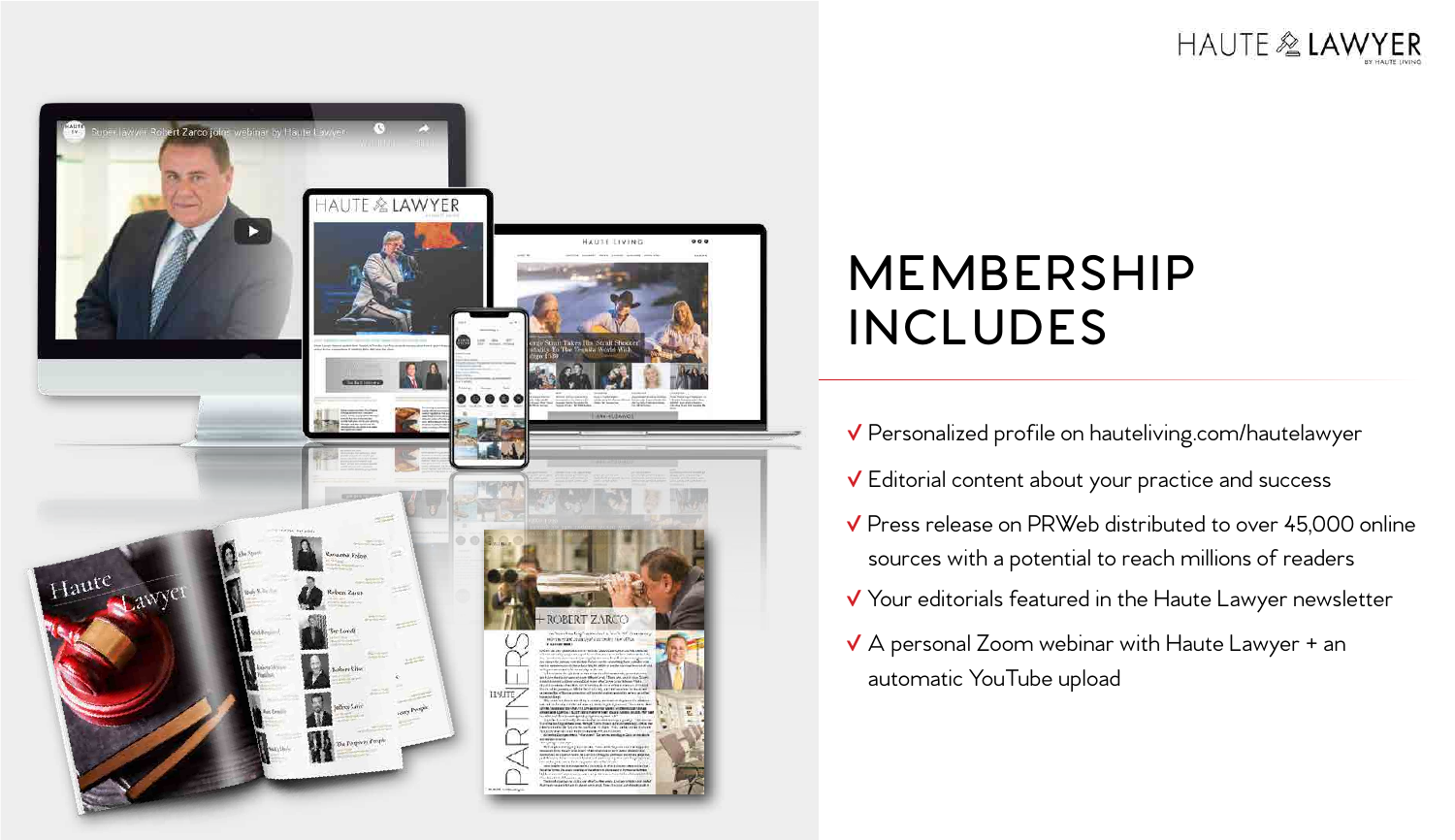

"What you see is what you get. Celebrities, high net worth individuals, business leaders, and civic influencers. Since joining the Haute Lawyer Network, I have acquired quality new clients as well as forged critical new relationships on both a professional and personal level that have already proven to be invaluable to my practice."

### $HAUTE \& LAV$

Sandy B. Becher Haute Lawyer Network Member South Florida, Family Law/Divorce

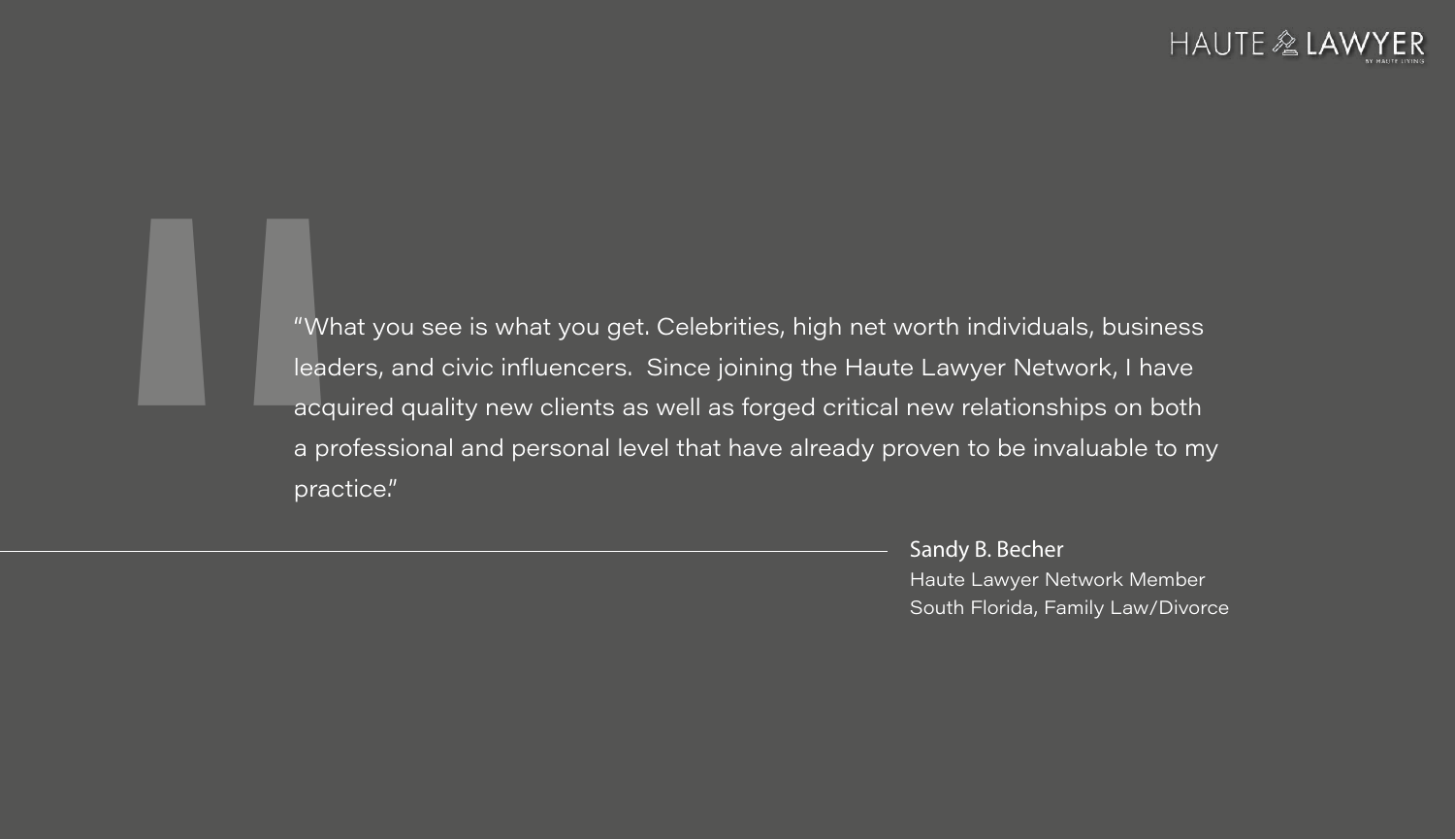#### -ROBERT ZARCO

ine "nrand we King" oeels atex his firm's 2011 Announce y with the prand opening of a sprawing new office.  $\mathbb{R}^n$  -university is approved in

73 internationally a regularitize part in Green in the Special Midwin Indians at 20 Killar  $\delta G$  , no main the Prime interference angle for stream in which obtains the principle continuity of the stream with the function beam interference as a stream state of the neckeur, representation of oberes including his sixther in learniferitations<br>is formionally and  $\sim$  orthogonal mass region of<br>  $\mu$  and  $\mu$ 

This secure telescopic to be a middle transit in characterizing a completion to mas I have done in the mines at many different levels." Zimo any, And it's trie. Zakers  $\sim 2.55\%$  relations to the state system in background at large to the function of the state of igen daarman van de eerste van die keele gewond, die vere bewerk is ook is deur Commit-Nexus, edito processors MSA at Most technology and cate the solution for the planet. Understanding of finance, accordingly, and financial analysis accordings serve as an added banus for diseas.

"Ny identicalments some of registrations and the content ground. We eliminate and determination of a demonstration on determining or together and the same of the state of the is even understand that when the advise legal after reduced becomes the reset of corancement. Likewise, I will say offeres winnerver [dery] stake a business decalors they need. in a telescope of a substantine positive population and some  $\alpha$  of  $\beta$ 

блужба с в немей воздухование на обявание сонного воздуходительную совменных From the handling of there are a "horugh Europy hapen and many area beal advise that a set a horizontal state  $\sim$  10  $\mu$  m and the many the decomposition of the set of the set of the set of the set of the set of the set

deni ja diliy of bevolks Massa Kirikans Malanesia Settem (KA ad asi A coeffice Zero gen often is "what's rejoin". The server, recording to Zaim is hoth throw used operation by natural.

transition (2000-05) redication is suggery periode see about the law as he is now. autosantalie As amain of vialor, halapod time term for not vertical taest to deling the storm of the texting. Most recently and during paneled t Director Times: The grand operator o l ighty in travent this price maturity **Continued CAP international** The lastich operang was unlike an from isting were graticles to in since

on NATE and possibility on

**IMITE** 



**Tank** 



Jeffrey Love

The Property People

**STATE OF THE OWNER** 

 $\overline{\text{ecry\ People}}$ 

### HAUTE & LAWYER

## **BECOME A DIGITAL NETWORKER WITH HAUTE LAWYER**

- **√** Gain a social following with digital partnership announcements
- **√** SEO in your editorials to reach a large and interested audience
- **√** Serve as a point of contact for leading professionals in the industry